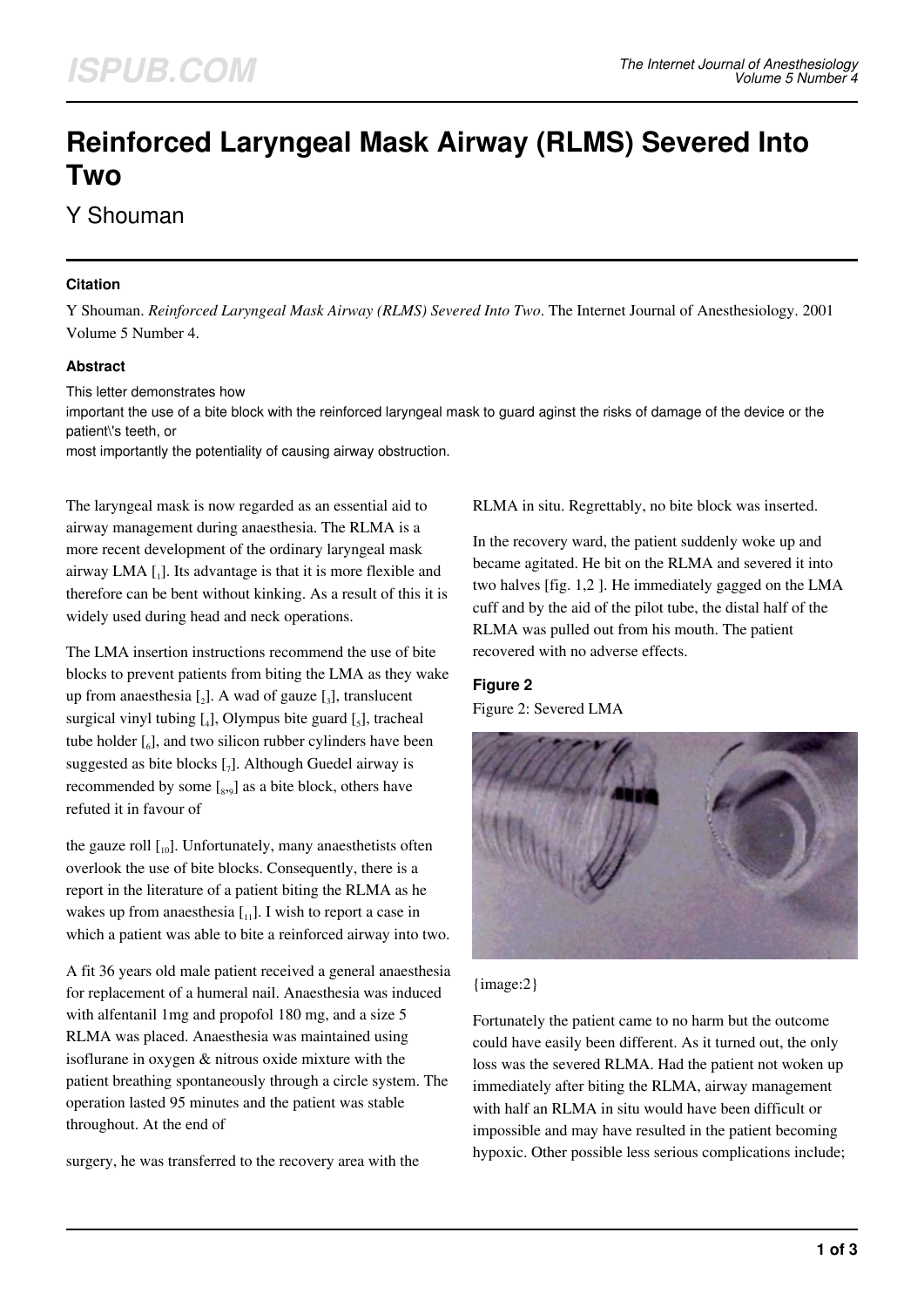damaged front teeth

from the patient biting through the RLMA and soft tissue injury resulting from the use of an instrument to retrieve the distal part of the RLMA. Had vomiting and/or regurgitation occurred, management could be extremely difficult too. This case re-enforces once again the importance of using a bite block whenever a patient is left to recover from anaesthesia with an LMA or RLMA in situ.

#### **References**

1. Alexander C A. A modified Intavent laryngeal mask for ENT and dental anaesthesia. Anaesthesia, 1990; 45:892-893. 2. Brimacombe J R, Brain A I J. The Laryngeal Mask Airway. A Review and Practical Guide, 1997, p 87-88.

3. Brimacombe J R, Brain A I J. The Laryngeal Mask Airway. A Review and Practical Guide, 1997, p 61. 4. Brimacombe J.The laryngeal mask airway-fixation, gags and stability. Anesthesiol Intensivmed. Notflamed Schmerzther. 1995; 30:219.

5. Worsley MH, Howie CC. Fixation of the laryngeal mask airway. Anaesthesia 1990; 45:1001.

6. Marks LF, Protection of the laryngeal mask airway Anaesthesia 1990; 45:259.

7. Townend M, Frew RM, Hoyle JR. Bite block for the laryngeal mask airway. Anaesthesia 1995; 50:918.

8. Schwartz A J, Dougal R M, Lee KW. Modification of oral

airway as a bite block. Anesth Analg. 1980; 59:225. 9. Chaffe A, Street M N. A modified airway. Anaesthesia

1988; 43: 611. 10. Keller C. Sparr HJ. Brimacombe JR. Laryngeal mask bite blocks, rolled gauze versus Guedel airway. Acta

Anaesthesiologica Scandinavica. 41(9): 1171-4, 1997 Oct.11 11. Quinlan J., Anaesthesia, vol. 55, No.2, 2000 Feb., pp186.